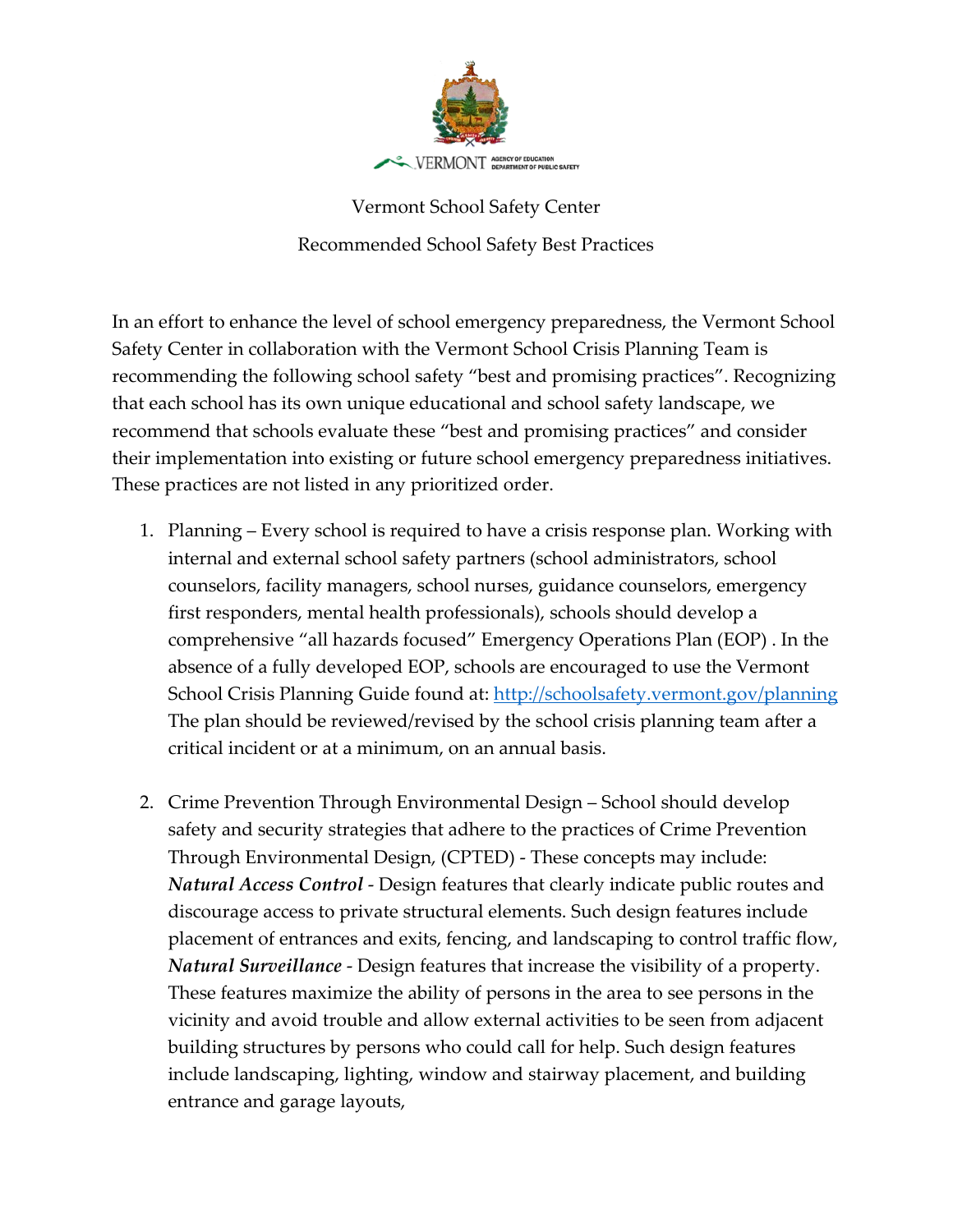

*Territorial Reinforcement* - Design features that clearly indicate public and private structural elements of a property. An individual will develop a sense of territoriality for a space with frequent activities in an area, a sense of ownership, *Target Hardening* - The use of mechanical devices (locks, security systems, alarms, and monitoring equipment) and organized crime prevention strategies (security patrols, law enforcement) make an area harder to access but may have a tendency to make the inhabitants "feel" unsafe.

- 3. Behavioral Threat Assessment Team Every school, supervisory union or school district should have access to a behavioral threat assessment team. This team should be comprised of school safety stakeholders that include but are not limited to: school administrators, mental health professionals, school counselor, school nurse, local law enforcement and other school safety partners as needed. By design, this team is charged with evaluating concerning behaviors, social media posts, verbal or written threats or other actions displayed by students, faculty, staff or others that may have a negative impact on the school. Members should be trained in how to conduct these assessments and schools should have the appropriate policies and procedures in place to support the team. [http://schoolsafety.vermont.gov/sites/ssc/files/documents/SchoolSafetyPlanning/](http://schoolsafety.vermont.gov/sites/ssc/files/documents/SchoolSafetyPlanning/VTSchoolCrisisGuide/PreventionMitigation/Threat%20Assessment.xlsx) [VTSchoolCrisisGuide/PreventionMitigation/Threat%20Assessment.xlsx](http://schoolsafety.vermont.gov/sites/ssc/files/documents/SchoolSafetyPlanning/VTSchoolCrisisGuide/PreventionMitigation/Threat%20Assessment.xlsx)
- 4. See Something, Say Something Every student, faculty or staff member, parent, school bus driver and school safety stakeholder should be familiar with the formal and informal policies and practices currently in place to report activities (ie. behaviors, social media posts, text messages, conversations etc.) that may have a negative impact on the school. We know that in some cases, perpetrators involved in an active shooter incident or other violent crimes have often discussed their intent with friends, displayed some type of concerning behavior or posted their violent thoughts on social media. [https://www.dhs.gov/see](https://www.dhs.gov/see-something-say-something)[something-say-something](https://www.dhs.gov/see-something-say-something)
- 5. Public Address/Emergency Notification Systems Schools should utilize a public address/emergency notification system that allows those inside and outside the school to be notified when an emergency is taking place. School staff must be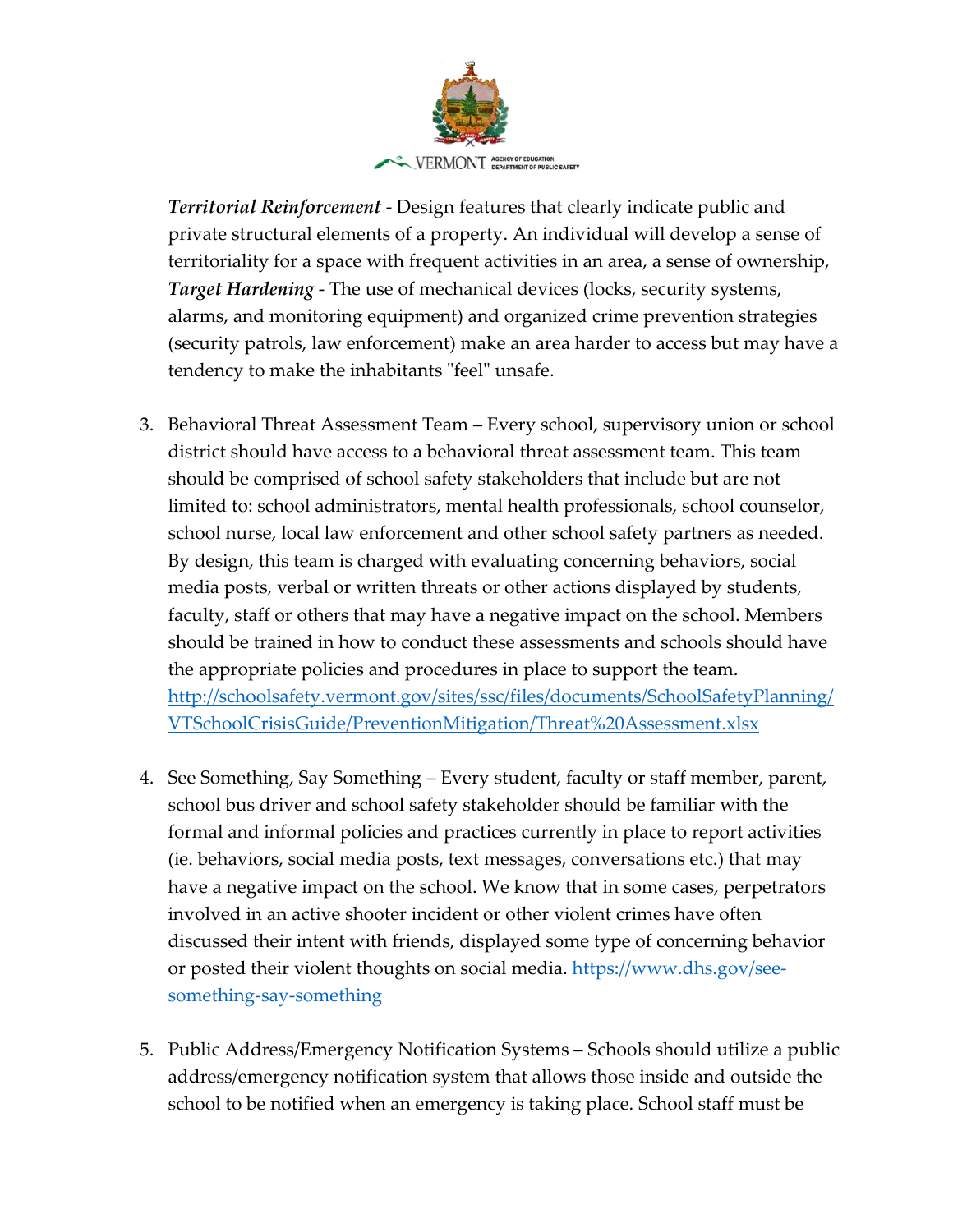

trained and educated in how to utilize these systems and these systems should be incorporated into the schools safety drills and exercises. During these exercises, schools should ensure these systems can be heard in all common areas, bathrooms, library's, outdoor activity areas and surrounding athletic fields.

- 6. Interior door locking mechanisms All classroom doors and office spaces should have the ability to be locked, preferably from the inside, to ensure individuals do not need to exit the room in order to lock the door. All locking mechanisms shall be in compliance with NFPA standards.
- 7. Window shading all first floor exterior windows should have appropriate window shading that limits the visibility into the school from the outside, and all interior windows in classrooms and office spaces should have appropriate window shading that limits visibility into the classroom from the hallway. This shading should be easy to use and shall be in compliance with NFPA standards.
- 8. School Crisis Planning Team Every school should have a school crisis planning team comprised of school safety stakeholders that may include but is not limited to: school administrators, faculty, staff, school nurse, school counselor, facility managers, local emergency first responders and designated mental health agency representatives. This team should meet regularly (preferably once a month) to develop/review/revise school emergency plans, policies and procedures. See Vermont's School Crisis Planning Guide for more information.
- 9. Supervisory Union/School District Public Safety Team Each Supervisory Union/School District should have a public safety team comprised of members that include but are not limited to: superintendent, school executive leaders from each of the schools in the SU/District, local emergency first responders, transportation coordinators, members from the designated mental health agency for that area and local emergency management directors. This team should meet regularly (preferably on a quarterly basis) to develop/review/revise regional school emergency plans, policies and procedures. See Vermont's School Crisis Planning Guide for more information.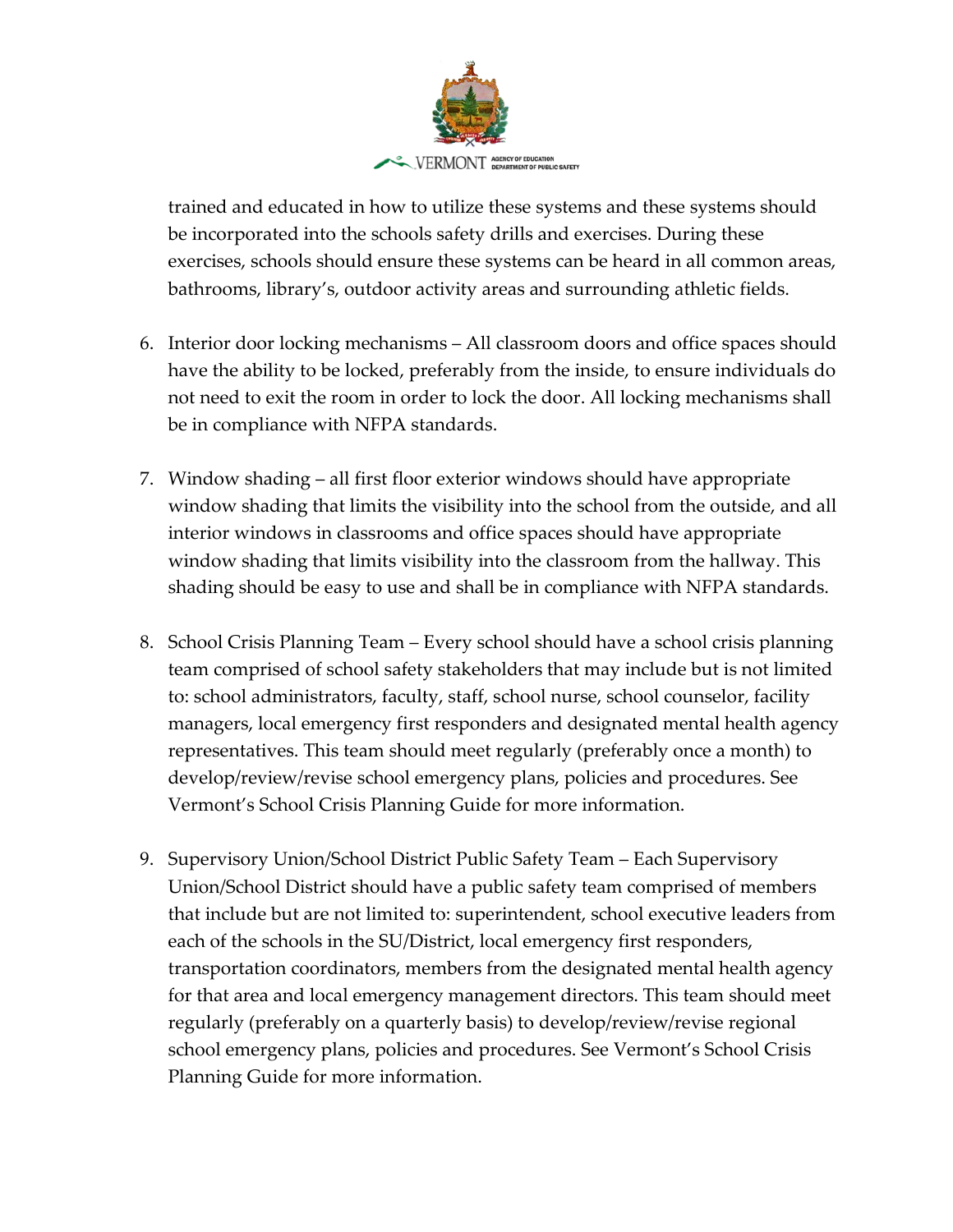

10. School safety drills and exercises – All schools are required to follow the school safety drill schedule as directed by the Agency of Education and Division of Fire Safety Memo at:

[http://schoolsafety.vermont.gov/sites/ssc/files/documents/LatestNews/Egress%20](http://schoolsafety.vermont.gov/sites/ssc/files/documents/LatestNews/Egress%20and%20Lockdown%20Drills_2016_0809.pdf) [and%20Lockdown%20Drills\\_2016\\_0809.pdf](http://schoolsafety.vermont.gov/sites/ssc/files/documents/LatestNews/Egress%20and%20Lockdown%20Drills_2016_0809.pdf)

Conducting school safety drills and exercises can increase a schools ability to respond to an emergency by testing and evaluating existing emergency response policies and procedures. An after action review should be conducted following each school safety drill or exercise to identify strengths, opportunities for improvement and to guide future school crisis planning, training and exercise initiatives.

- 11. Options Based Response Protocols when responding to a violent intruder In light of the ever changing school threat environment, schools should begin to transition away from a standard lockdown response to a violent intruder and implement a response methodology that provides a variety of response "options" that increase survivability in these types of incidents. Run, Hide, Fight, is an example of an options-based approach that your school may choose to utilize. Additional information about this program is available at: <https://rems.ed.gov/IHERespondToActiveShooter.aspx>
- 12. Parent/Guardian Communication Prior to the start of every school year, school administrators should share information with parents and guardians about how they will be informed of a school emergency, and what actions they should and should NOT take. Well informed parents are more likely to follow designated emergency procedures, keeping them from potentially interfering with the response to a school emergency. If schools do not have access to an emergency notification system, they may consider utilizing VTAlert: <http://vem.vermont.gov/vtalert>
- 13. Visitor management Developing a policy and practice of requiring all visitors to sign in at a centralized location allows for school administrative staff to properly identify all those wishing to gain access to a school. A "host meets